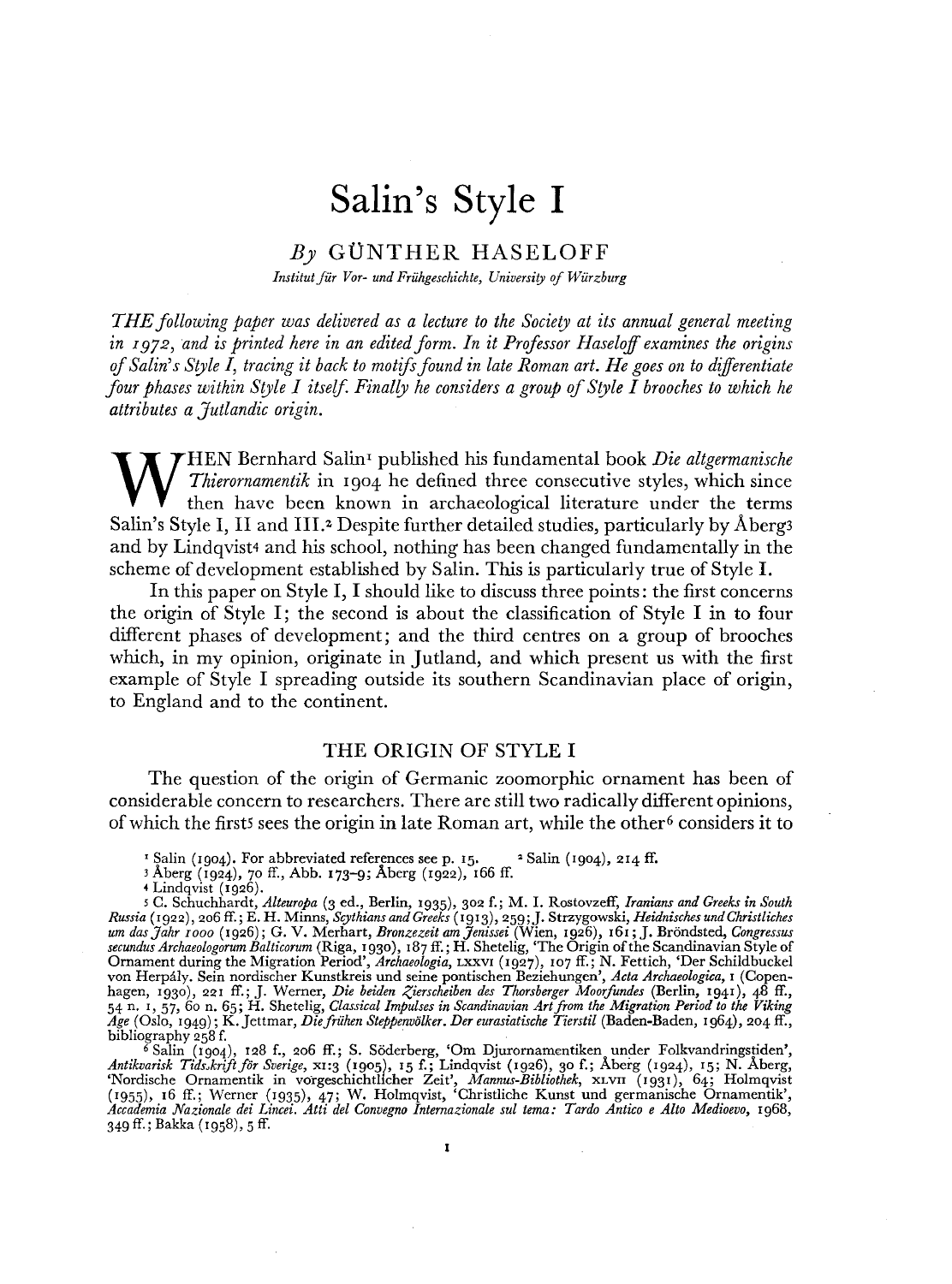lie in the art of the nomadic peoples of the Eurasian steppes. In my opinion only the thesis of the development of Germanic zoomorphic ornament from late antique Roman art can claim support from the facts, as I shall attempt to demonstrate in the following paper.

## THE DECORATION OF LATE ROMAN CHIP-CARVED BELT FITTINGS

A large number of metal objects dating from the second half of the 4th century have been found on the Roman frontiers of the Rhine and Danube. These served as ornaments and fittings for leather belts, which were worn by members of the Roman army. These belts were fitted7 with several metal mounts, two of which were used to strengthen the ends of the broad leather belt. The others served to secure a narrow supplementary strap, which was fastened with a buckle. A strap-end was fixed to the end of the small strap. Because of their characteristic decoration in chip-carving technique the mounts have been termed 'belt fittings in chip-carving technique' or more simply 'chip-carved bronzes'. <sup>8</sup> The distribution map published by Mrs. Hawkes<sup>9</sup> shows clearly that these chip-carved bronzes are found in a relatively high concentration on the Roman side of the Rhine and Danube frontier. They reach as far to the E. as Pannonia, while beyond that only isolated examples are to be found. It appears that the frontier between the E. and W. Roman empire also was of importance for the distribution of chip-carved bronzes. The highest concentration is found in the area between the Rhine and the Seine, from which it may be concluded that this was their actual place of origin. Only a few specimens of the bronzes reached Britain; they are to be found particularly in Kent, in the Roman fort of Richborough and on the river estuaries. It is reasonably certain that the chip-carved bronzes found in Britain came to this country as a result of Roman troop movements; few, if any, were actually made here.

The surface of the belt fittings is decorated with rich chip-carved ornament, in patterns which consist of geometric and plant motifs. The geometric patterns include the *tongue* and the *bead-and-reel,* which are used particularly on the borders of the fittings. The main surfaces are decorated with motifs which originated as plant forms. Of these the most important is the *spiral-tendril,* which appears as an undulating line with alternating left-handed and right-handed spirals; despite linear and geometric stylization, the character of the undulating line may be recognized clearly. The undulating line may take the form of the *laufender Hund* ('the running dog'), in which the spirals do not alternate but run in a wave-like fashion. The next main form is the *palmette,* which consists of a central leaf with a spiral on either side. If the palmette is enclosed by a circular or heart-shaped line, then it may be called a *circumscribed palmette*.

The composition of the design on the late Roman chip-carved bronzes is never random; on the contrary, the different patterns are arranged according to

<sup>7</sup> Ypey (1969), 90, Abb. 1; 91, Abb. 2; 92, Abb. 3; 98, Abb. 7; 112, Abb. 14.<br><sup>8</sup> Behrens (1930), 286; Bullinger (1969); J. Werner, 'Spätrömische Gürtelgarnituren in Keilschnitt<sup>8</sup><br>Technik aus Niederösterreich', *Jahresheft* Riegl (1927), 291 ff.; Ypey (1969), 89 If. <sup>9</sup> Hawkes (1961), <sup>I</sup> ff., 12 with fig. 3; Ypey (1969), 118-19, Abb. 20 and 21.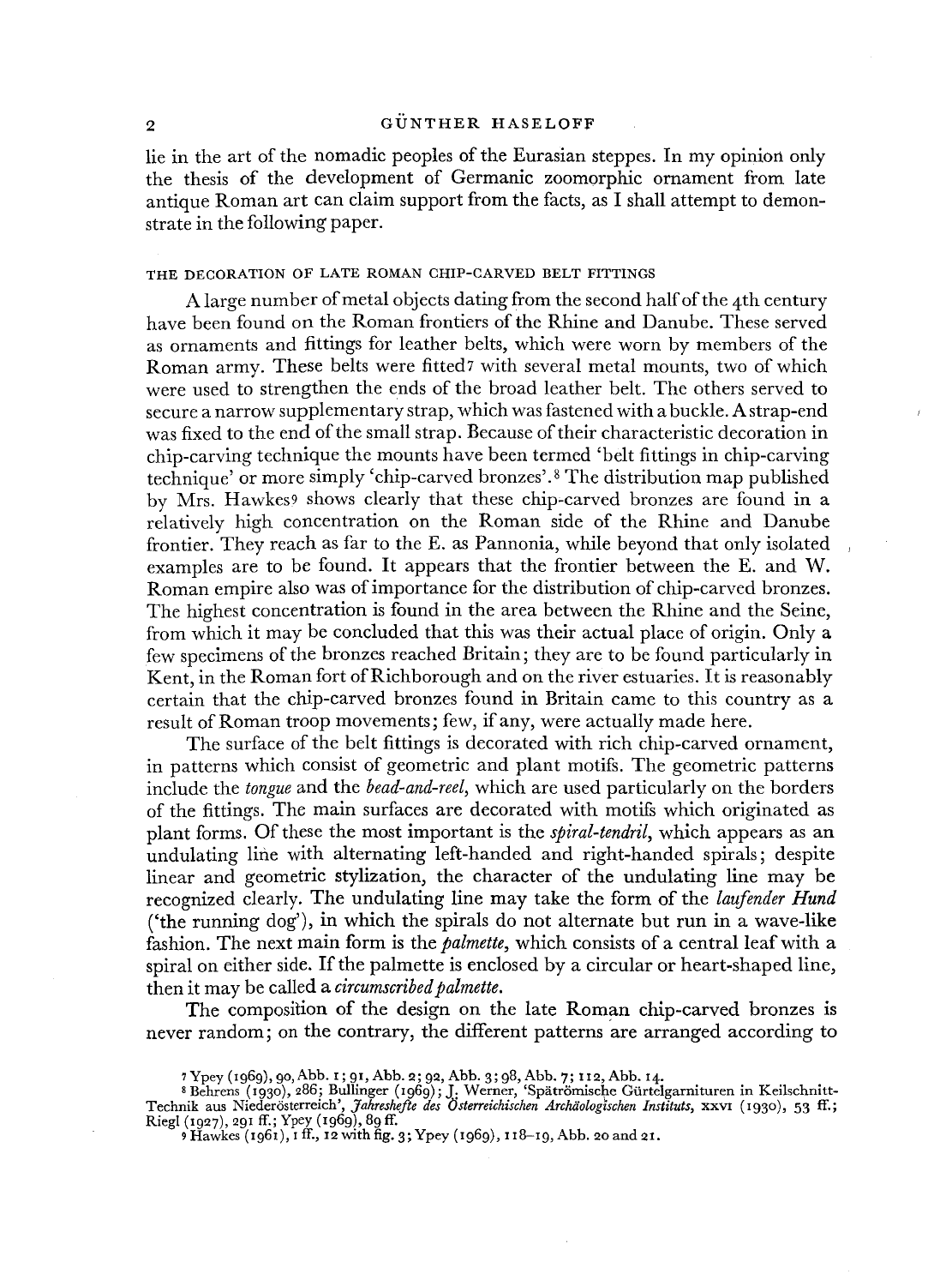# SALIN'S STYLE I 3

definite rules of symmetry. The spiral-tendril is used exclusively to decorate narrow border-areas. For larger areas the palmette is chosen; it appears in diagonal or crosslike groupings offour, arranged in circular or square spaces. The latter is one ofthe favourite decorative motifs ofthe bronzes, since it is suited particularly to the decoration oflarger areas, often repeated in composite groupings. All the patterns are arranged in areas that are separated clearly from each other by dividing lines. In this way the clarity and definition of the decorated surfaces is maintained.

Having considered the patterns used to decorate surfaces, attention may be turned to the decorations of a different type that are found on the edge of the mounts. These decorations represent *animals* in a crouching position. For example, a mount from *Aquileia* (PL. I, B),<sup>10</sup> on the Adriatic, is decorated with two lions with open jaws, between which there is a circular disc. Unlike the chip-carving technique of the surface decoration, the lions are worked with a more plastic, rounded surface, and their effect is naturalistic. The mane, for example, is characterized by individual curls, and the fur of the body is represented by punch marks. It is surprising, however, to see the tail of the lion terminate in a dragon's head; for this shows that it is not a true lion but a mythological creature (PL. VII, *a).*

The mythological character of the animals becomes clearer if one looks more closely at other chip-carved bronzes. On one of the belt fittings from *Enns-Lauriacum* (PL. I, D),<sup>11</sup> on the Danube, there are two animals on either side of two griffin-heads. The front half of each animal is portrayed as a four-legged beast. It has a head with eye, ear and open jaws. The mane on the neck is clearly picked out; it was therefore intended to be a lion, even though the stylization of the animal is far advanced. The front leg lies on the ground. The hind part of the animal takes a different form; it is rounded, coiled and terminates in a fish-tail. The whole animal is intended to represent a hybrid creature, halfquadruped, half fish. On another, larger, belt from *Enns-Lauriacum* (PL. I, c)<sup>12</sup> there are very similar animals. The front part represents a quadruped, and, although the head is more like a dog than a lion, the mane indicates clearly that here too a lion is intended. The hind part is again fish-like; it has several coils and terminates in a fish-tail. Another fitting is shown on PL. I, E.

Animals that are hybrids between land and sea monsters are common in the art of Roman antiquity. For example, a znd-century mosaic from the baths in the Roman port of Ostia<sup>13</sup> shows in the centre Neptune or Poseidon with four hippocamps harnessed as ifto a chariot. The forequarters of these hippocamps are represented as horses, and the hindquarters as sea creatures. Surrounding the central group are numerous sea monsters, amongst them tritons that are half man and half fish. Motifs of such derivation became common on late Roman chip-carved bronzes. For example, a belt fitting from *Ptuj/Pettau* in Yugoslavia<sup>14</sup> has on the

2

 $10$  Riegl (1927), 298 with Abb. 82; Bullinger (1969), Taf. xvi, I.

r r Bullinger (1969), Falttafel B.

<sup>&</sup>lt;sup>12</sup> Ibid., Taf. xxxvi, 1 and 2.<br><sup>13</sup> G. Becatti (ed.), *Scavi di Ostia. Mosaici e Pavimenti*, IV (Rome, 1961), pl. cxxiv, 70.<br><sup>14</sup> H. Zeiss, 'Das Heilsbild in der germanischen Kunst des frühen Mittelalters', *Sitzungsberi* 439 with Abb. 48.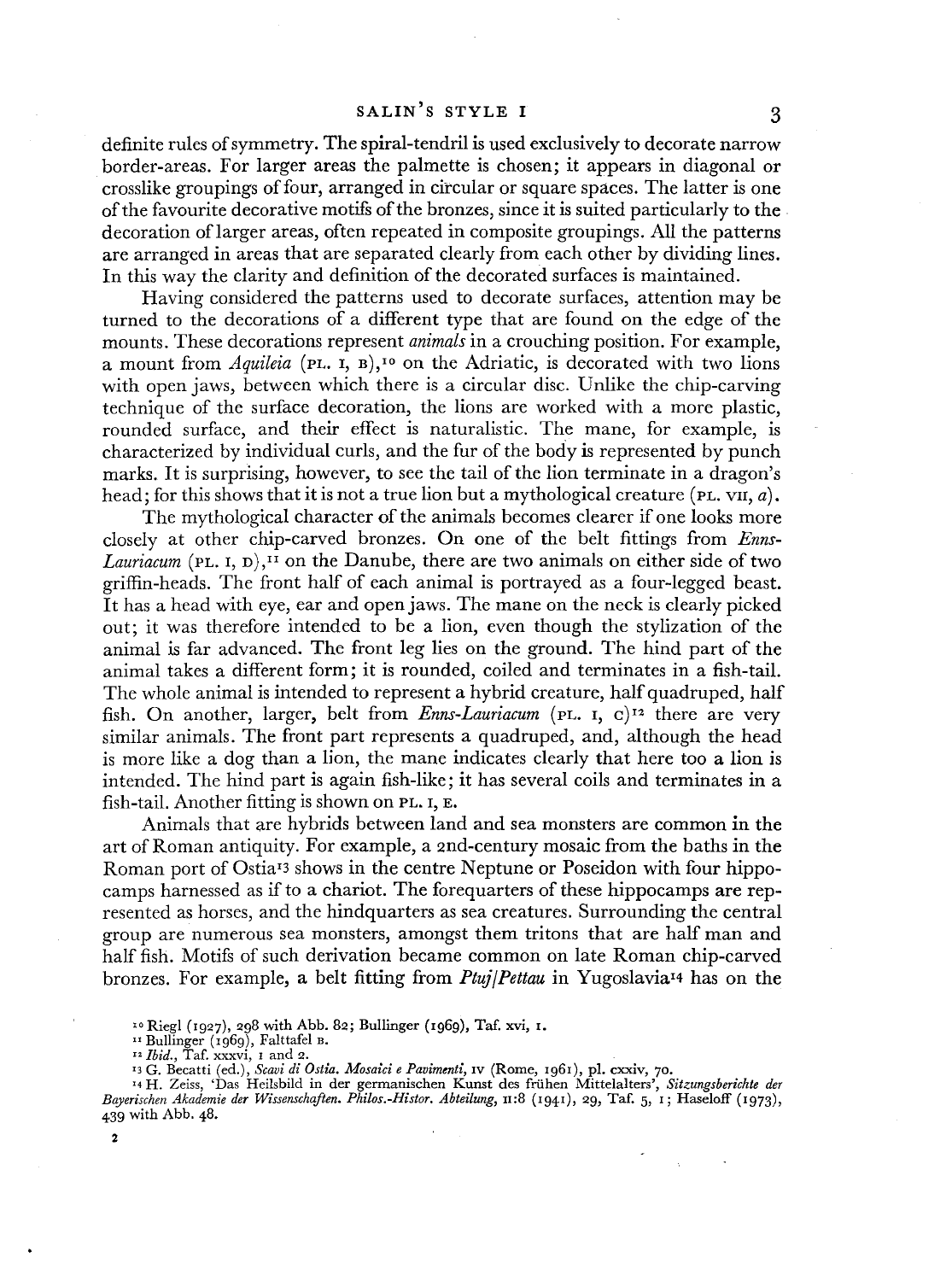edge two sea-lions and between them there is a bearded head in front of a shell. Clearly these represent Poseidon between his emblems, the sea-lions.

#### LATE ROMAN CHIP-CARVED MOUNTS FOUND BEYOND THE IMPERIAL FRONTIER

One late Roman mount made of silver was found at *Fosse* in southern Norway.is The surface is decorated with typical spirals, tongue-pattern and beadand-reel. On the edge are two sea-lions with coiled fish-tails, and between them is a human mask. Here again there seems to be represented a divinity between its accompanying emblems. Of particular interest is another late Roman mount, also found in Norway, at *Svenning* near Trondheim.<sup>16</sup> On this mount are two dolphins the bodies ofwhich interweave. The last two examples, the pieces from Fosse and Svenning, are particularly important because they demonstrate that late Roman ornaments ofthe kind that have been considered crossed the frontiers ofthe Roman empire and reached Scandinavia.

The frontiers of the Roman empire in Britain and on the Rhine and Danube had lasted for more than four hundred years. This situation changed, when the Visigoths under their king Alaric threatened Italy in 402. The administrator of the western empire, the Vandal Stilicho, recalled the troops stationed in Britain and on the Rhine and Danube in order to defend Italy. The result of this exposure of the frontiers was that the Germanic tribes were able to invade the unprotected Roman provinces and to occupy land there. If they did not settle in what was formerly Roman territory, they returned to their home-land richly laden with loot. Both the Roman objects from Fosse and Svenning in Norway may have reached Scandinavia in this manner.

### DISPLACED ROMAN CRAFTSMEN AMONG THE SAXONS

The most important of the tribes who attacked the coasts of the continent and ofBritain were the Saxons. Not only did they loot the country, they also must have taken whole *ateliers* of craftsmen from the Roman provinces back to their homeland, where these craftsmen must have had to work for their new masters. There is no explanation otherwise for the well-known Saxon equal-armed brooches; 17 these are typical objects produced among the Saxons of the region between the Weser and Elbe estuaries, but their decoration is similar to that of the late Roman chip-carved bronzes. A brooch from *Anderlingenl 8* is decorated on the surface with

<sup>18</sup> Behrens (1930), Abb. II.

<sup>&#</sup>x27;5 H. E. Lund, 'Undersokelser av jernalders gardsanlegg pa Fosse og Gradheim i Time prestegjeld, Heg-jaeren', *Stavangers Museums Arshefte,* XLIX (1938-39), 35 ff. with Abb. 7; Haseloff (1973), 420, fig. 21 and Abb. 7.

<sup>16</sup> E. Bakka, 'A Roman Bronze Mount from Trendelag', *Norwegian Archaeological Review,* II (1969),

<sup>94</sup> f., Abb. 1 and 2.<br>17 F. Roeder, 'Typologisch-chronologische Studien zu Metallsachen der Völkerwanderungszeit',<br>*Jahrbuch Provinzial-Museum Hannover*, n.f., v (1930), 59 ff.; *id.*, 'Neue Funde auf kontinentalsächsischen *Neues Archiv für Niedersachsen*, xx111 (1951), 1 ff.; id., 'Die gleicharmigen Fibeln der Völkerwanderungszeit<br>im Gebiet der unteren Elbe', *Hammaburg*, v111 (1952), 181 ff.; id., 'Über einige Funde der Völkerwander-<br>ungsz *Nachrichten aus Niedersachsens Urgescichte,* XXXIII (1964), 24 ff.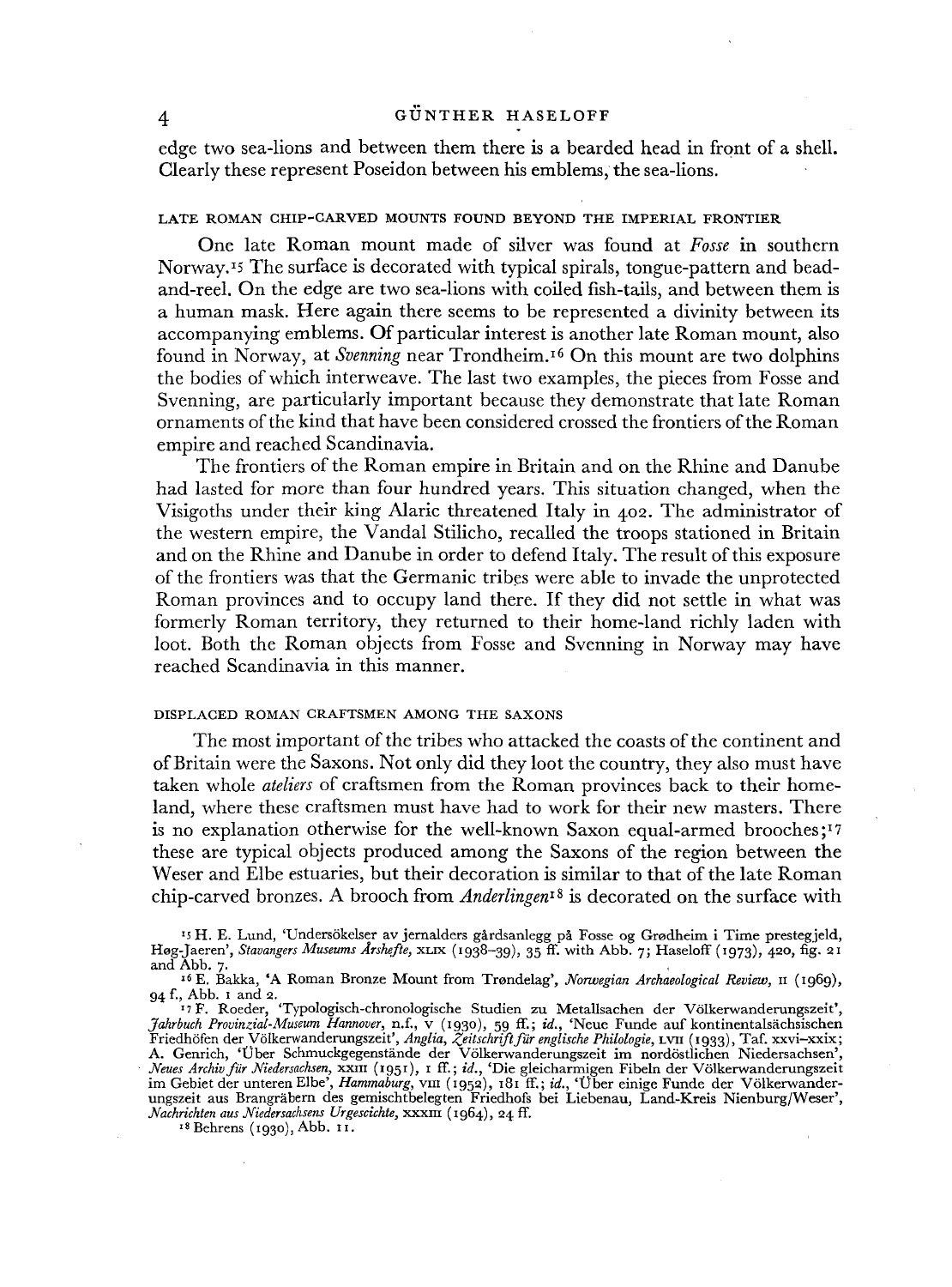# SALIN'S STYLE I 5

the well-known Roman spiral design. On the two long sides it has the bead-andreel. The inner borders are decorated in the Roman manner with freestanding animals, which take the form both of quadrupeds and also of sea monsters with coiled fish-bodies. This suggests that the ornament which had its home in the late Roman artistic milieu was being produced by craftsmen who had been schooled in Roman workshops, but who now were working for new Saxon masters between the Weser and the Elbe.

This development did not continue amongst the continental Saxons; production ceased when the majority of the Saxon population migrated to England. The emigrant Saxons took brooches with them, as the well-known finds from Haslingfield and Little Wilbraham or the new find from Mucking show; but they did not continue to manufacture them in the new land.

## THE QUOIT-BROOCH STYLE

Nevertheless, the style oflate Roman art did influence local craft in England, albeit in a completely different way. The recently found five-piece belt set from *Mucking-»* is a perfect example of this. Its stylistic origin lies unmistakably in the chip-carved bronzes, as is evident from the form of the individual pieces. The decoration corresponds to a great extent with the Roman forms of spiral- and meander-pattern. The border animals also occur here, sometimes on either side of a human mask. And yet it is quite different from the style of the late Roman chip-carved bronzes. This is particularly clear in the border animals and the mask, which do not possess the same rounded, sculptured quality as the chipcarved bronzes; rather the details are shallowly engraved on the surface. This is a style, which is found only in England, in particular in Kent, where it occurs mainly on the quoit brooches (from which it takes its name, 'quoit-brooch style').<sup>20</sup> It is, I think, neither Anglo-Saxon norJutish in its stylization, but is permeated by a strong British element, and must be termed sub-Roman; production must have taken place in workshops of the indigenous population. The Anglo-Saxon invasion led to the decline of the quoit-brooch style.

#### THE NYDAM STYLE

The real successor to the style of the late Roman chip-carved bronzes can be observed only in southern Scandinavia, where the important finds from the bogs at *Nydam»* and *Ejsbol22* give us precise knowledge of the Nordic craft that suddenly blossomed so abundantly in these areas. An example of the close relationship to Roman craft is provided by a strap-end<sup>23</sup> from the find at Ejsböl which might be thought Roman ifits provenance were not known. The decoration with a star-pattern formed by two triangles overlapping, the silver-gilt chip carving and the use of niello correspond very closely to Roman models, such as the frag-

<sup>&#</sup>x27;9 Evison (1968), 231 ff., pIs. Iiii and Iiv,

<sup>&</sup>lt;sup>20</sup> Bakka (1958), 9; Evison (1968).

ar Kjaer (1902), 181-96. "Orsnes (1963), 232 If.

<sup>&#</sup>x27;30rsnes (1963), 245 with Abb. 18.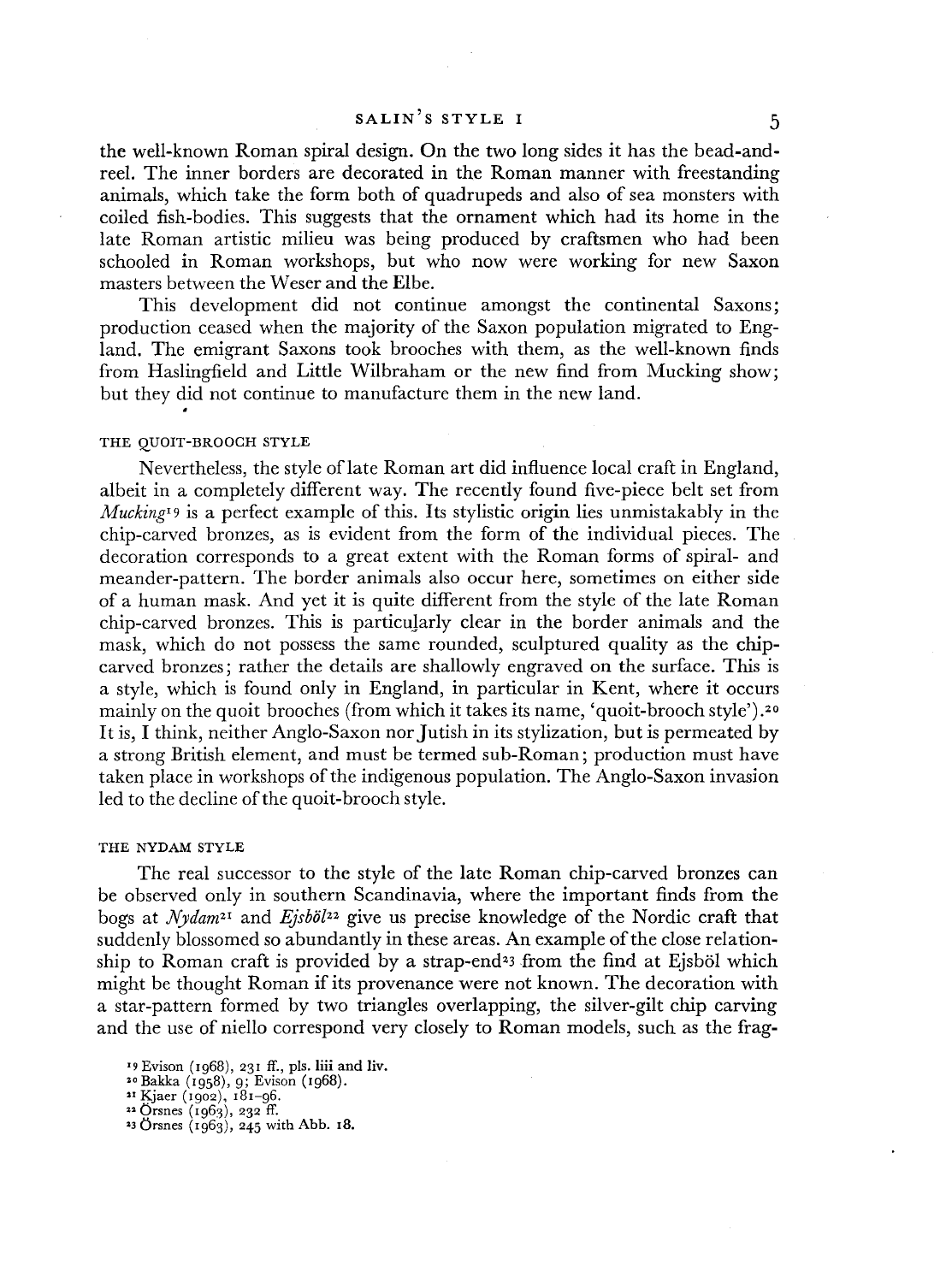ment of a silver chip-carved buckle<sup>24</sup> from the find made at *Coleraine* in Ireland, which is decorated with the same star-pattern executed in the same technique. This adoption of exactly the same Roman motifs and techniques of decoration, in my opinion, can be explained only by the movement of craftsmen from the former Roman provinces into the region that is now Denmark.

The material from the so-called second Nydam find shows in its decoration the same adoption of Roman motifs, although there is already a stronger Nordic feeling for form. An example is provided by the chape  $(PL, II, A)$ ,<sup>25</sup> which is executed in openwork with a large number of different motifs. The two human heads with arms and hands and with outstretched thumbs are related directly to gold medallions of Roman emperors. Also the birds with a ball in their beak have parallels in Roman art. On the lower part of the chape there are very strange hybrid animals with fish-bodies: at one end are huge dolphin-like jaws with characteristic curvature; at the other is a bird of prey's head with a beak. This incorporation of two different animals in one is also commonly met with in Roman art.

The magnificent brooch from *Skerne* (PL. II, B),<sup>26</sup> in Denmark, is purely Nordic in form, but to a large extent follows Roman principles of decoration; that is, the main fields of the brooch are covered with spiral ornament in chip-carved technique. However, the dearly defined arrangement of the individual decorative elements has been abandoned, and the whole has acquired a more dynamic character. On the foot plate palmette designs flowing into heart-shaped borders are used, but in an arrangement not at all typical of Roman art. The animal ornament is restricted, as in Roman art, to the edges; there are two animals with coiled bodies and long curved jaws, exactly like the Roman dolphins which served as prototypes.

Another beautiful brooch from the Danish area, from *Stjernede*,<sup>27</sup> is decorated on the foot plate with deeply engraved chip carving, taking the pattern of a twostrand interlace. Here too the animals are restricted to the edges, and again are hybrid creatures. The forepart represents a quadruped, with a red stone as its eye, long beak-like jaws, and front legs. From this is produced a fish's body, which is coiled up in the typical manner. The whole animal is a type of hippocamp of Roman origin.

The Nydam style reaches its climax with a brooch from southern Norway, which was found near *Lunde*, *Lista* (PL. IV, A).<sup>28</sup> Here may be seen clearly the adoption and transformation of Roman prototypes. Typically Roman is the decoration of the bow; it has a finely carved meander-pattern, in chip-carved technique, of a kind which can equally well be found in Roman contexts. The head plate, however, in its decoration has moved slightly away from Roman style and composition; for now within the main field appear a human mask and two animals, whereas in Roman art only spiral decoration and palmettes would have been permitted in such a context. But, before considering in detail this decoration ofthe main field, attention may be turned to the animals which surround the head

<sup>&</sup>lt;sup>24</sup> H. Mattingly and J. W. E. Pearce, 'The Coleraine Hoard', *Antiquity*, x1 (1937), 39 ff., pl. iv.

<sup>&</sup>lt;sup>25</sup> Kjaer (1902), Taf. xxx; Jenny (1940), Abb. 72.<br><sup>26</sup> Bakka (1958), 27 with Abb. 18.

<sup>&#</sup>x27;7 Holmqvist (1955), Taf. 3, Abb. 7. ,8 Hougen (1936 and 1967), Abb. 24.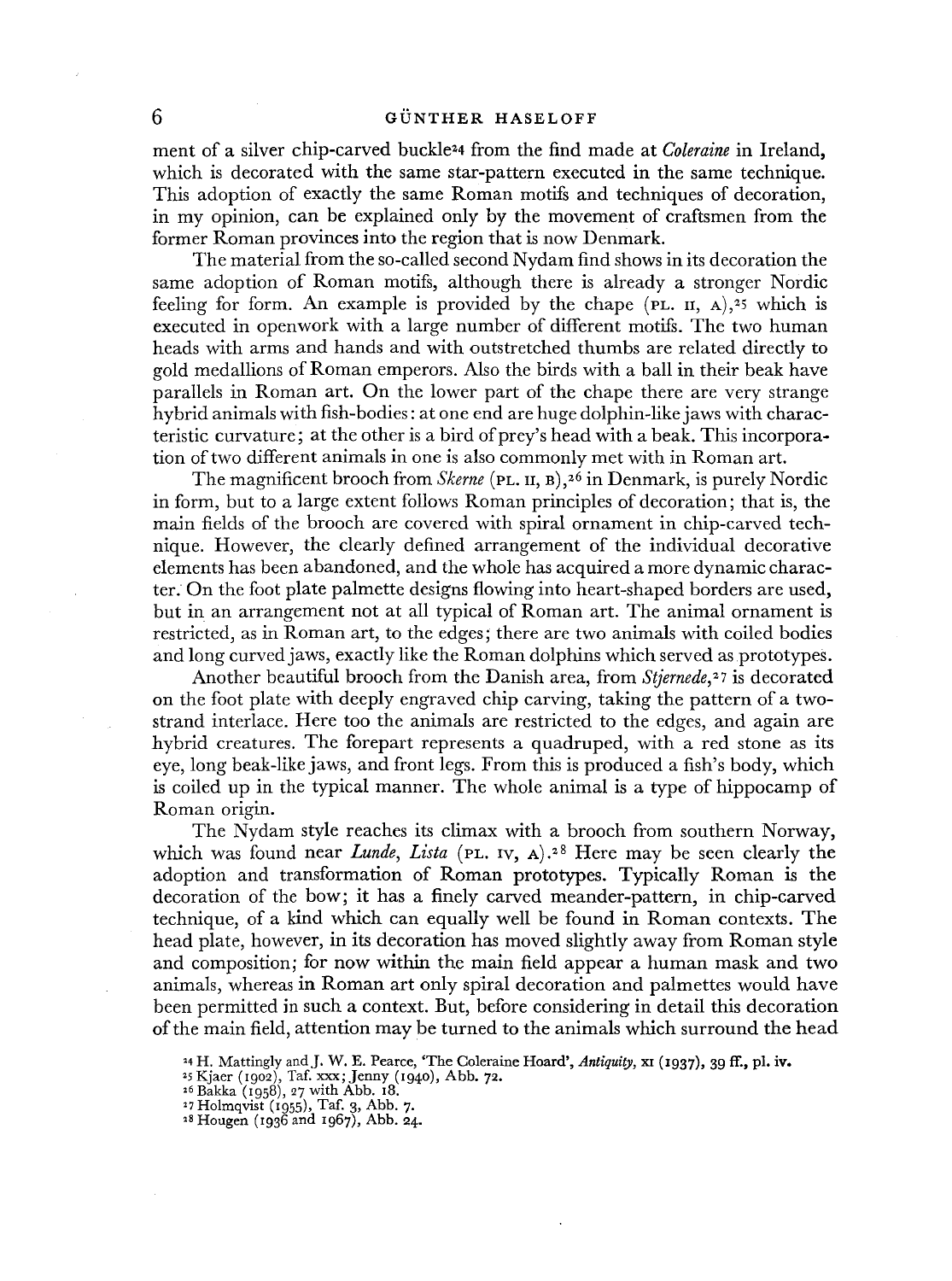# SALIN'S STYLE I 7

plate on three sides. The pair of animals on the top edge crouch opposite each other with heads turned back. They are moulded in rounded relief and in this correspond to the Roman principles of style. One could easily consider them to be of Roman workmanship. Returning to the main field on the head plate of the brooch, it may be seen that the human head has a long beard, which flows out on either side in a great curve. On either side of the head the two animals are seen in profile: they have pointed ovoid eyes, curving jaws, long protruding tongues and small but distinctly characterized ears; the bodies are curved in an s-shape. What are these curious animals? On a Roman buckle from *Hontheim*<sup>29</sup> on the Moselle may be seen the favourite Roman motif of Oceanus between two dolphins. In the centre is the bearded head of Oceanus full face; he is flanked by two dolphins in profile, whose bodies have the characteristic s-shaped curve. There cannot be any doubt that on the brooch from Lunde, Lista, we are concerned with the adoption of the Roman motif of Oceanus between the dolphins. But despite its debt to the Roman prototype the effect of the Germanic representation is quite different. The reason for this is that'the artist who made this brooch did something unknown in Roman art; he transferred figurative ornament to the internal fields which, according to Roman laws of composition, were reserved for spiral and palmette ornament. The Roman influence on the artist was, however, sufficiently strong for him to execute the surface ornamentation in chip carving. Both the head of Oceanus and the two dolphins are executed not with rounded modelling, but with chip carving, and thereby achieve a quite different effect. Side by side on the head plate, therefore, are the animals on the outer edges in rounded relief and the decoration of the inner field in chip carving.

The foot of the Lunde brooch is also of particular interest, for it has a large animal head surrounded by several creatures. The two largest beasts have big animal heads with the beak of a bird of prey; they have two front legs with feet and toes; the bodies are executed in chip carving and have the characteristic coiled tails. The animal is clearly a sea monster, more particularly a sea griffin, such as is found often in the art of antiquity, represented as a quadruped with the head of a bird of prey.

#### STYLE I

The brooch from Lunde, Lista, shows the development of the Nydam style to a stage at which the Roman border animals are transferred to the inner fields and are transposed into the chip-carving technique. At this point the discussion must move on from the Nydam style to Style I. The first characteristic example to be considered is the fragment of an equal-armed brooch from *Galsted* (PL. III, A),<sup>30</sup> in northern Schleswig. The brooch is reminiscent in many ways of the Roman tradition, particuarly in the spiral decoration of the surfaces; yet it also diverges from its Roman ancestry. This is seen in the way in which the Germanic craftsman divided the largest field into a number of squares, each square containing a

<sup>&#</sup>x27;9 P. La Baume, 'R6misches Kunstgewerbe zwischen Christi Geburt und 400', *Bibliothek fur Kunstund Antiquitdtenkunde,* XVIII (1964), 250, Abb. 234. 3° Salin (1904), 166 with Abb. 394;]enny (1940), Abb. 70.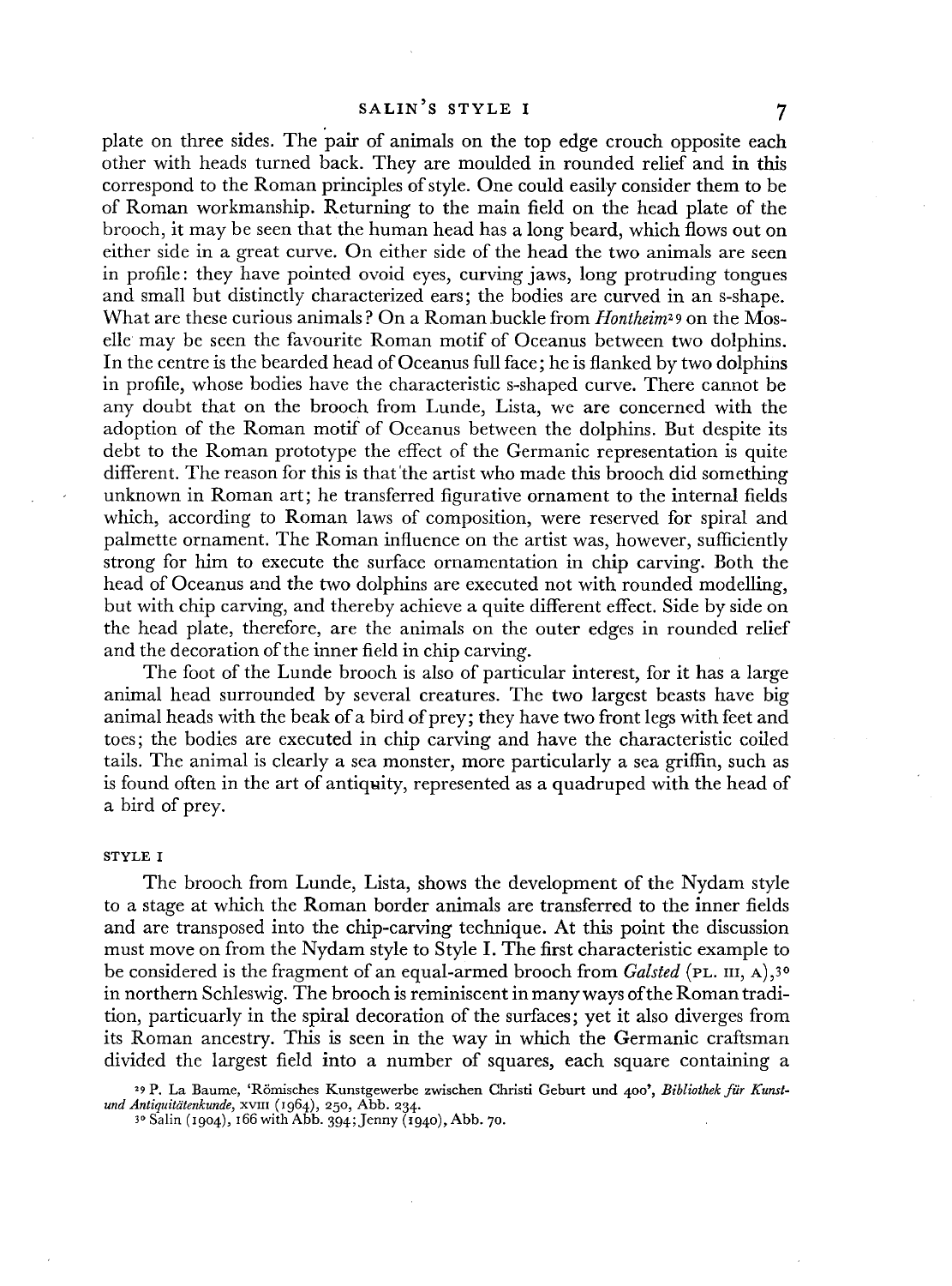spiral. Nonetheless, he was capable also of executing palmettes in a good Roman tradition; the bands on the lower corners of the plate show this clearly.

The animal ornament of the Galsted brooch is of particular interest. Again there occurs the motif of a central human mask flanked by two animals in profile, and if this is compared with the Roman buckle from Hontheim, with its motif of Oceanus between the dolphins, it becomes clear that there is a direct relationship between the Roman motif and the Germanic representation on the brooch from Galsted: and yet there is a fundamental difference. The two animals flanking the central mask have retained in their attitude the s-shaped line of the dolphins; but here they are no longer sea creatures, but actual quadrupeds with fore and hind legs. The front thigh is clearly defined and the foot rests on the edge of the inner plate; the rear thigh lies on the ground, as ifthe animal were represented kneeling, and the leg with the foot is raised behind its body. By this arrangement the sshaped attitude of the dolphins, on which the design is based, is retained. As a result, it may be concluded that, in the transition from the Nydam style to Style **I,** sea creatures disappear to be replaced by *quadrupeds.*

The second fundamental development in the transition from the Nydam style to Style I is the introduction of *contour-lines,* which from now on surround not only the external outline of the animals but also all the limbs, such as front and rear thighs. On the Galsted brooch the body of the animal is surrounded at times with one, at times with three contour-lines, and the thighs are both enclosed by two lines. This is a new and fundamental characteristic of Style I which can be considered as a key feature of the style. In the Nydam style there are no contourlines.

The *rounded relief* of the animals is to a large extent retained in the initial phase of Style I. This may be seen particularly clearly from the thighs of the Galsted animals; the body of the animal is covered with various patterns including <sup>a</sup> bead-and-reel of Roman ancestry. If <sup>a</sup> comparison is made between the Galsted animals and the animals on the chape from Nydam it is clear that the ornamental device of the bodies has taken on a new character; this also is to be regarded as a key trait ofStyle I.

Finally it may be asked what the wearers of these brooches felt to be the meaning of the motif of a mask flanked by animals. During the floruit of the Nydam style, which is characterized by sea monsters, it is not known exactly what significance these symbols had for their wearers. With the transition to Style I it is possible to recognize a radical change: sea creatures suddenly disappear and in their place are found quadrupeds. At this moment the animal world of antiquity has been reinterpreted by the Germanic peoples in accordance with their own religious and mythological ideas-as is also the case with the bracteates.

## THE DEVELOPMENT OF STYLE I

In the development of Style I in its Scandinavian home-lands there can be distinguished four different stages, which I have termed style phases A to D. I wish to stress, however, that these are not concerned with a chronological development, even if the development does seem to proceed in this alphabetical order.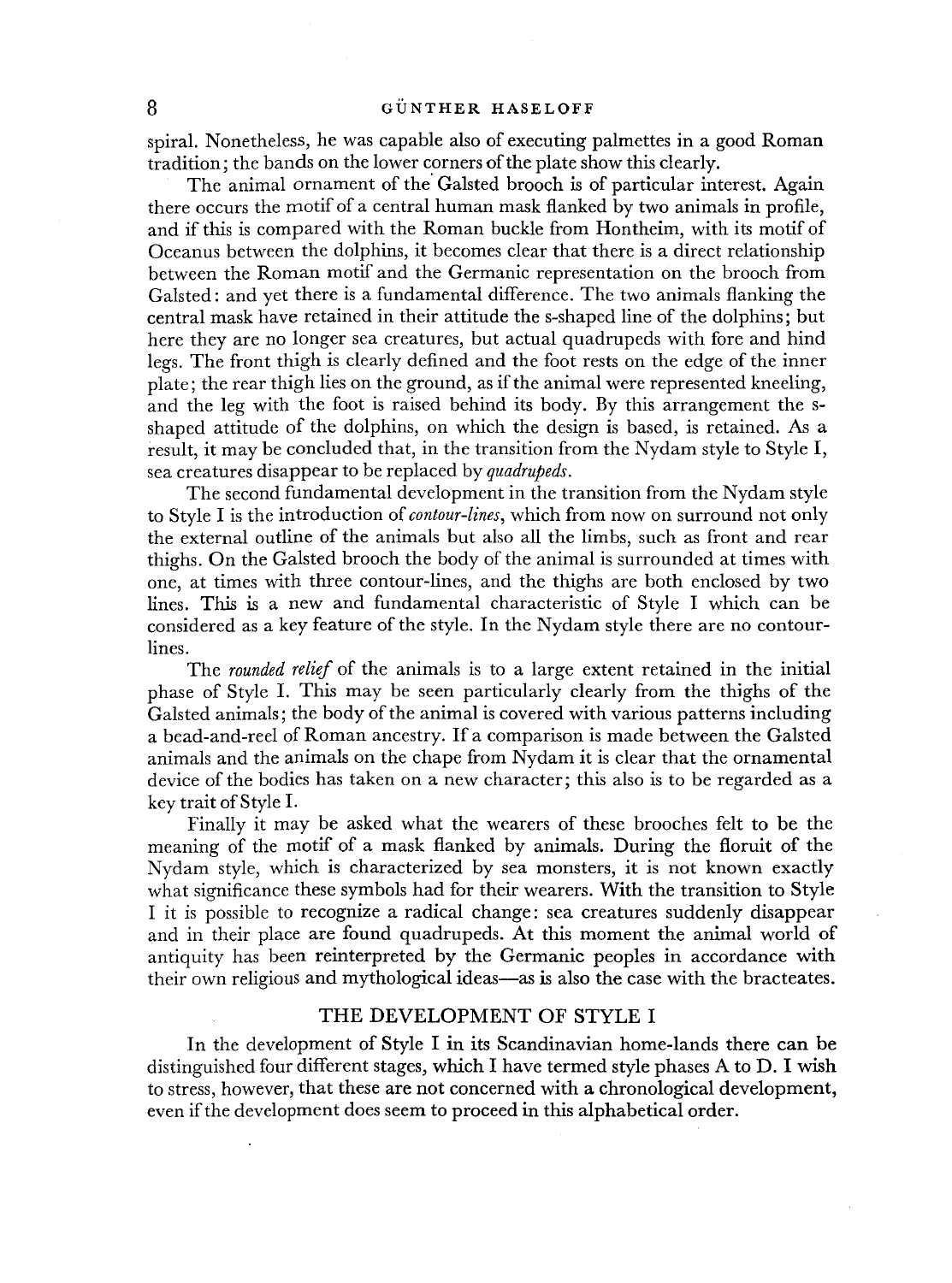#### STYLE PHASE A

At the beginning of Style I lies style phase A, characterized by the rounded relief of the animals, and showing in this a direct continuity with the Nydam style. A good example ofthis phase is a small fragment of a brooch from *Hardenberg*  $(PL, III, G),$ <sup>31</sup> on the Danish island of Zealand. On the head plate of the brooch there are two mythological creatures, consisting of an animal body with a human head. I have called these figures in German *Tiermenschen* which may be translated as 'animal-men' ; they play an important role in Style I, as will be seen later. With reference to style phase A it is important to note that not only the bodies but also the thighs of both animal-men exemplify this rounded relief. There occur here also the punch marks, so often found in the Nydam style. But the contour-lines which surround the figures and the thighs, and even the feet, make it absolutely clear that they belong to Style I.

The brooch from *Gummersmark* (PL. III, B),32 on the island of Zealand, is another good example of style phase A. Its animals show the rounded reliefin the treatment ofthe bodies; and they are bordered by the contour-lines, characteristic of Style I. The key features ofthis stylistic phase are expressed particularly clearly in the border animals on the lower edge of the foot plate.

A further example is provided by an impressed plate, which was used to repair a glass beaker, 33 from the rich grave of *Snartemo*  $\tilde{V}$  in southern Norway. It shows a human figure whose body is treated in rounded relief; it is, however, surrounded by contour-lines.

#### STYLE PHASE B

The most famous representative of style phase B is a brooch from *Vedstrup* (PLS. IV, B, VII,  $f-g$ ),34 Zealand. The animal ornamentation on this has taken over the surfaces completely and filled them; and this is one, but not the most fundamental, feature of style phase B: the decisive factor is once again the treatment of the animal bodies. Whereas the animal bodies in style phase A were modelled in rounded relief, they now become flat, and what is lost in rounded reliefis replaced by closely set parallel ridges. This trait is the characteristic feature of style phase B. Such decoration is in accordance with a tendency, which becomes increasingly important in Style I, towards treating the decoration as a flat surface. In this respect style phase B may also be considered as a progressive development.

A further example of style phase B is represented by a brooch from the find made at *Gronby,35* in Skane, which equally belongs to an early stage of Style I. On each side of the foot plate is a man and an animal, whose bodies are filled in with the closely set parallel ridges characteristic of style phase B.

A final example may be provided by a sword pommel from the find made at

- 
- <sup>33</sup> Hougen (1936 and 1967), Abb. 30a.<br>34 Salin (1904), 226 with Abb. 519; Bakka (1958), 29 with Abb. 19.
- 15 Salin (1904), 210 with Abb. 495; Alenstam (1949), 185 with Abb. 1, 2; Åberg (1924), Abb. 63.

<sup>3&#</sup>x27; Voss (1954), 214 f., Abb. 28.

<sup>3&#</sup>x27; Salin (1904), 62 with Abb. 134; Bakka (1958), 24 with Abb. 16.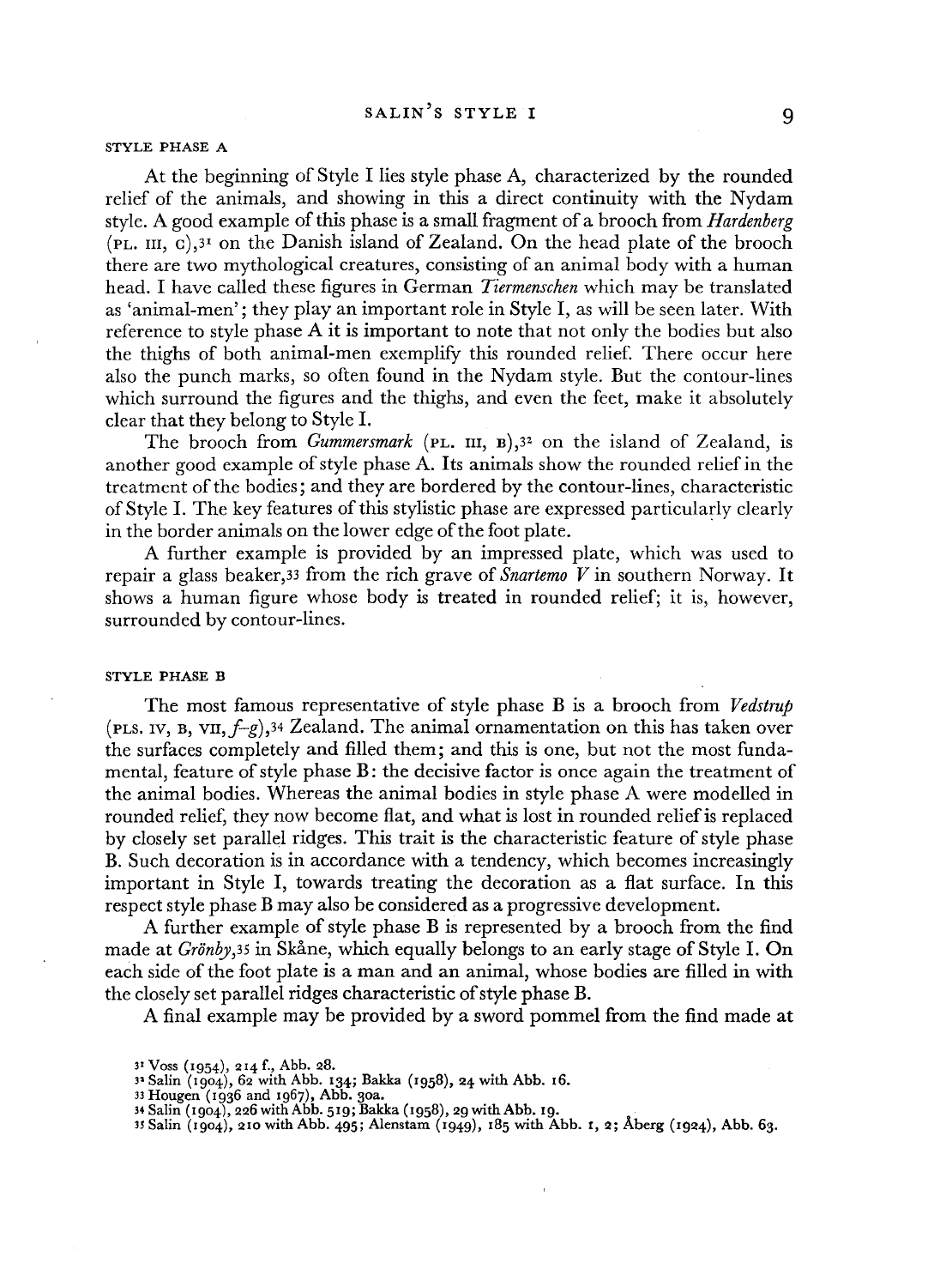*Grimeton,3* <sup>6</sup> in Sweden. Here are to be seen two three-dimensional animals with the characteristic ridges.

It appears that style phase B is distributed particularly in the Baltic region. This is demonstrated by the presence of Nordic brooches<sup>37</sup> of style phase B among the Gepidae ofHungary. The Lombards too, who met Germanic animal ornament of Style I during their stay in Pannonia, were only familiar with style phase B,38 which they took with them to Italy.

In the North Sea area, particularly in western Denmark and Norway, the ornament soon developed in a different direction, which led to style phases C and D.

#### STYLE PHASE C

Style phase C demonstrates a tendency quite distinct from that of phase B; its prime feature is to stress the contour-lines. An example of this is provided by a small silver mount from *Sjörup* (PL. VI, D).<sup>39</sup> It shows a crouching animal with a hind leg raised vertically. The body is formed of double contour-lines but there is no attempt to represent the body itself; the same is true ofthe front thigh, which has only the contour-line (PL. VIII,  $i$ ).

The brooch from *Overhornbaek* (PL. v, B),<sup>40</sup> in Jutland, has four animals on the edges of the head plate those at the sides being of particular interest (PL. VIII,  $a-d$ ). One of the animals has a body which is formed basically of three parallel lines, and in contrast to this, the hind leg shows two pairs of contour-lines; the space between them would have been occupied in former style phases by a rounded thigh. On the brooch from *Skrautval* (PL. V, A),41 in southern Norway, may be seen amongst other things an animal, whose neck consists of two pairs of contour-lines, whereas the body is made up of three ribbon-like lines (PL.  $\mathbf{v}_1$ , b).

It may be seen that style phase C is essentially a transitional phase, during which the body of the animals is suppressed and the contour-lines, mainly in pairs, become the dominating feature. This tendency led necessarily to a development in which the contour-lines moved increasingly closer together, and finally formed a ribbon consisting of several (usually three or four) parallel lines.

#### STYLE PHASE D

An animal<sup>42</sup> on the Skrautval brooch demonstrates the development from  $\cdot$ style phase C. It has an elongated ribbon-like body, of which one end terminates

39 Salin (1904), 234 with Abb. 529.<br>4° Åberg (1924), Abb. 66; Mackeprang (1952), Taf. 22, 7; E. Munksgaard, 'New Bracteate Finds in Denmark', *Acta Archaeologica,* XXXVI (Copenhagen, 1965),246 with Abb. 9; Salin (1904),239 with Abb. 536. 4' Salin (1904), 231 with Abb. 525; Hougen (1936) and (1967), Abb. 22. 42 Salin (1904), 232 with Abb. 526.

<sup>&</sup>lt;sup>36</sup> Stockholm Statens Hist. Mus., no. 14843 Halland.<br><sup>37</sup> E.g. the equal-armed brooch from Szentes-Nagyhegy, Hungary, grave 84 [see D. Csallany, *Archüologische Denkmäler der Gehidma* Mitteldonaubecken (454–568 u.K.) (Bu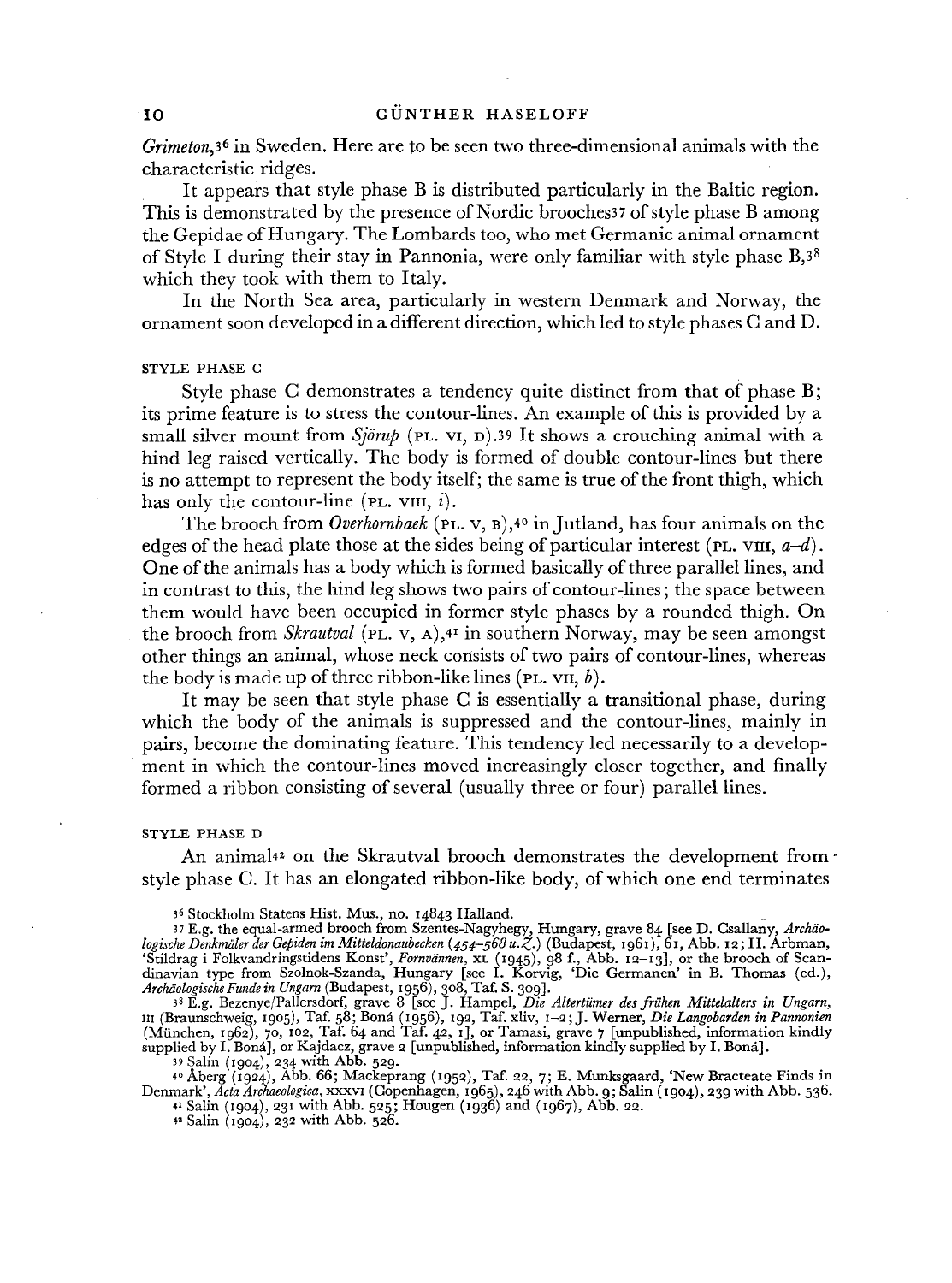in an animal head and the other in a human head; the undulating body consists of three or four parallel lines. This form of ribbon-like body is the essential feature of style phase D. Animals with ribbon-like bodies are distributed particularly in the North Sea area, and are found both in England and on the continent. The Alamannic peoples in SW. Germany also adopted this particular form, as an example of which may be taken a brooch from the Alamannic cemetery at *Nordendorf.ss* On the foot plate of this brooch there are two animals executed in style phase D. This is the first independent adoption ofStyle I in the SW. Germanic area.

## A JUTLANDIC BROOCH GROUP

In the last part of this paper I should like to turn to a group of brooches which must be considered as including some ofthe earliest examples of Style I, and which played a particular role in England, as well as on the continent. These are brooches the provenance of which has been a matter of controversy, and which have been considered most recently by Mrs. Hawkes<sup>44</sup> and by E. Bakka.<sup>45</sup> I should like to say at the outset that in my opinion the only view that can be supported by the evidence is that these brooches originated in Jutland; which is why I have called them a Jutlandic brooch group.

Mrs. Hawkes grouped them under the term 'Jutish style B', while Bakka attributed them to his 'Kentish Master', whom, however, he considered to be "a man ... who had served his apprenticehip in Denmark".<sup>46</sup> Both Mrs. Hawkes and Bakka have stressed the Scandinavian, more precisely the Danish, background, without which the existence of these brooches could not be explained.

#### THE DECORATION OF THE BROOCHES

The first and earliest example of this Jutlandic group of brooches is that from *Galsted* (PL. III, A),<sup>47</sup> which has been considered already. The other brooches from the Jutlandic group may be divided into two groups, of which the first—stylistically earlier—is represented by the brooches from *Finglesham*, *D* 3,<sup>48</sup> in Kent, and *Engers* (PL. IV, C),49 near Koblenz in the Rhineland, by the brooch-fragments from *Agerskov* (PL. VI, A)<sup>50</sup> and *Skonager*, <sup>51</sup> in Jutland, and by the pair of brooches from *Basel-Kleinhüningen,* 74 (PL. VI, B, E)<sup>52</sup>, in Switzerland. The common feature is that

<sup>4</sup><sup>6</sup> Bakka (1958), 28.

<sup>47</sup> See above n. 30.

<sup>48</sup> Chadwick (1958 a), 15 with fig. 9 b, pl. ii; Bakka (1958), 21 with Abb. 14.<br><sup>49</sup> Salin (1904), 294 with Abb. 634; Chadwick (1958 a), pl. v, e; Bakka (1958), 21 with Abb. 13.<br><sup>50</sup> Mackeprang (1952), Taf. 22, 4; Leeds

<sup>51</sup> Mackeprang (1952), Taf. 22, 3.<br>
<sup>52</sup> K. Keller-Tarnuzzer, 'Die Kultur des frühen Mittelalters', *Jahresbericht der Schweizer Gesellschaftür Urgeschichte*, no. 25 (1933), 124 ff. and Taf. 8, 8; H. Kühn, *Die germanisc* Schweiz zur Römer- und Merowingerzeit, Berne, 1971), 183 ff., Taf. 48, 14.

<sup>43</sup> Salin (1904), 298 with Abb. 642; M. Franken, *Die Alamannen zwischen Iller und Lech* (Berlin, 1944), Taf. 3, 5· <sup>44</sup> Chadwick (1958 a), 45 ff. 45 Bakka (1958), 28 ff.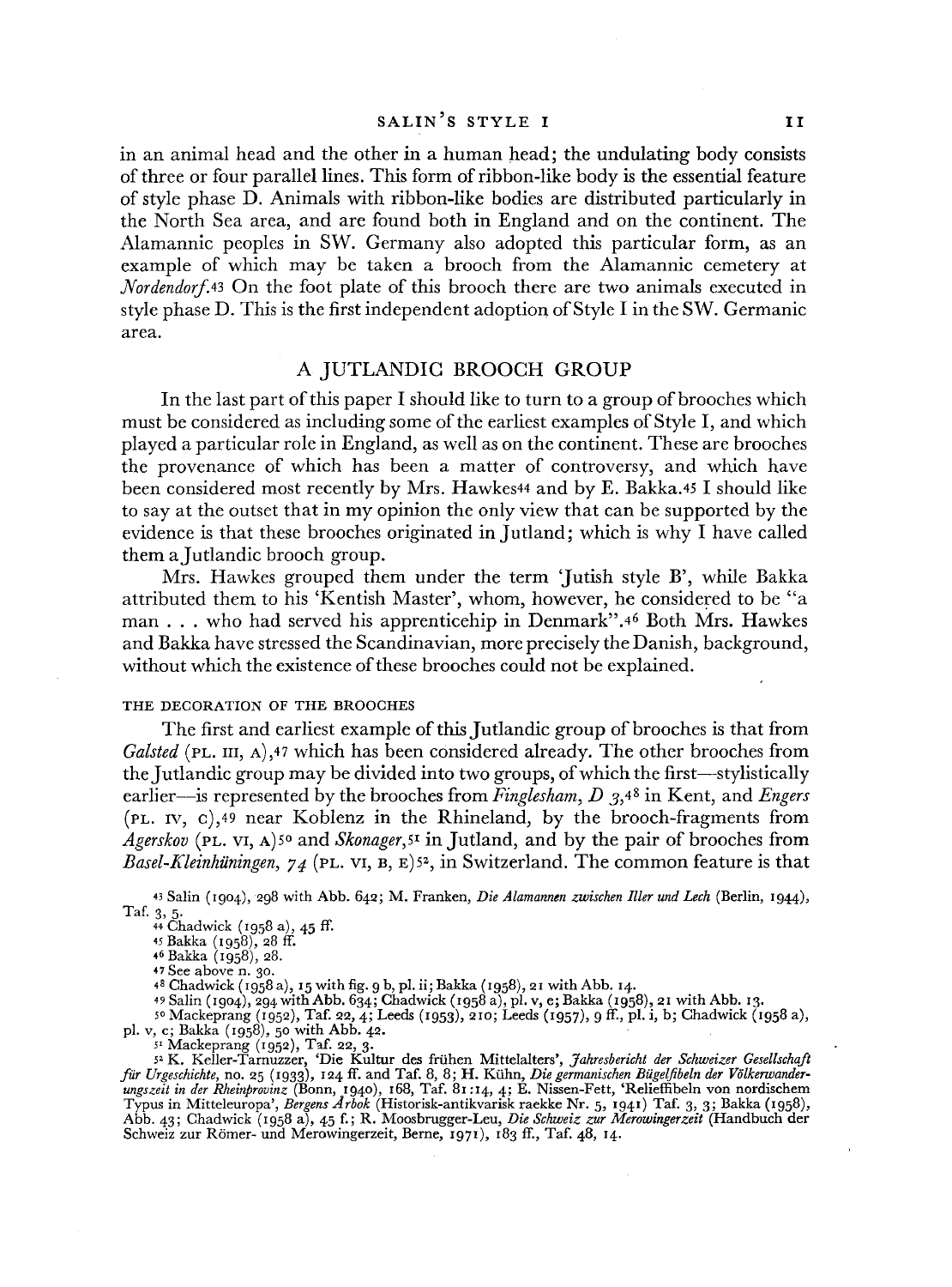the head plate is either completely or predominantly decorated with ornament of Roman origin. As an example may be taken the head plate of the brooch from Fingelsham, D 3, which is decorated with a spiral-hooked pattern which Salin had called *Akanthus-Haken,* literally 'acanthus-hook'; this is characteristic ofthe Sjorup style. In the main field of the head plate there are groups of lines which are also of late Roman origin, and on the border occurs a tongue-pattern. The head plate of the brooch from Engers is decorated in a very similar way.

On the brooch-fragment from Agerskov there is additionally a frieze of border animals composed of two animals and two animal-men. The fact that it was found in Jutland is particularly important. The head plate of the brooches from Basel-Kleinhuningen, 74, is very similar.

The bows of the brooches from Finglesham and Engers have an interesting decoration consisting of a bead-and-reel of purely Roman character, on either side of which is the acanthus-hook already mentioned, which here occurs in raised form. On the brooch from Engers is a pelta-like composition of two acanthushooks, but on the brooch from Finglesham,  $D_3$ , the hook motif appears singly. The only parallel I know for the use of the Roman bead-and-reel on the bow of a brooch is provided by the fragment from Skonager, the bow of which is entirely decorated with parallel rows of bead-and-reel; in between there are single animal heads which can scarcely be distinguished because of heavy wear.

The second-stylistically further advanced-group consists of the brooches from *Donrdorf,* 78 (PL. VI, c),53 in Wurttemberg, *Bifrons, 4I,54 Gilton,* 48,55 and *Richborough.s»* in Kent, *Pompey* (PL. VIII, *g),57* near Nancy, and *Tranum Klit,5 8* in Jutland. These brooches are distinguished from those previously mentioned by the decoration of the head plate, where there occurs a new motif: a human mask between two animal-men. There can be no doubt that this motifshould be traced back to the Galsted composition, but here it has been completely absorbed into the mythological scheme of the Germanic peoples. Thus what started as the motif of

<sup>53</sup> E. M. Neuffer, 'Der Reihengräberfriedhof von Donzdorf (Kreis Göppingen)', Forschungen una Berichte zur Vor- und Frühgeschichte in Baden-Württemberg, II (1972), 15 ff.; Abb. 5 A; Taf. 22, 1 and 2; Taf. 23, 1 and 2; Taf. 59; Taf. 60; Taf. 61. H. Jänichen, 'Neue Inschriften aus alamannischen Gräbern des<br>7. Jahrhunderts', *Fundberichte aus Schwaben*, n.f., xvm:1 (1967), 232–8.<br>54 *Archaeologia Cantiana*, x (1876), 313; Salin (1

34, 7; Åberg (1926), 82 ff., 201 and Abb. 141; Leeds (1936), 48 ff.; Werner (1935), 47 with Anm. 3; Leeds (1949), 8, 12, 20, pl. 3; Leeds (1953), 208 ff.; C. F. C. Hawkes, "The Jutes of Kent' in Harden (1956), 102 ff., pl

3; Åberg (1926), 85, 201; Leeds (1949), 9, 46, 108, pl. 4; Chadwick (1958 a), 47, 49; Chadwick (1958 b), 53 f.; Bakka (1958), 42, 47, 51, 71, Abb. 45.<br>53 f.; Bakka (1958), 42, 47, 51, 71, Abb. 45.<br><sup>56</sup> Archaeologia, xxx (1

201 and Abb, 140; Leeds (1949), 9,46 and pI. 5; Chadwick (1958 a), 47 ff.; Bakka (1958), 46, 57, 51 and

Abb. 44.<br>
<sup>57</sup> E. Salin and A. France-Lanord, 'La Fibule ''Anglo-Saxonne'' du ''Champs des Tombs'' à Pompey',<br> *Gallia*, 1v (1946), 246 ff., Abb. 40, 1; Chadwick (1958 a), 46; Bakka (1958), 51 and Abb. 46.<br>
<sup>58</sup> Th. Matthi wingerzeitlichen Funden des südwestlichen Ostseeraums', Öffa-Bücher, xtx (1967), 147 f.; H. Vierck, 'Zum Fernverkehr über See im 6. Jahrhundert angesichts angelsächsischer Fibelsätze in Thüringen. Eine<br>Problemskizze', in K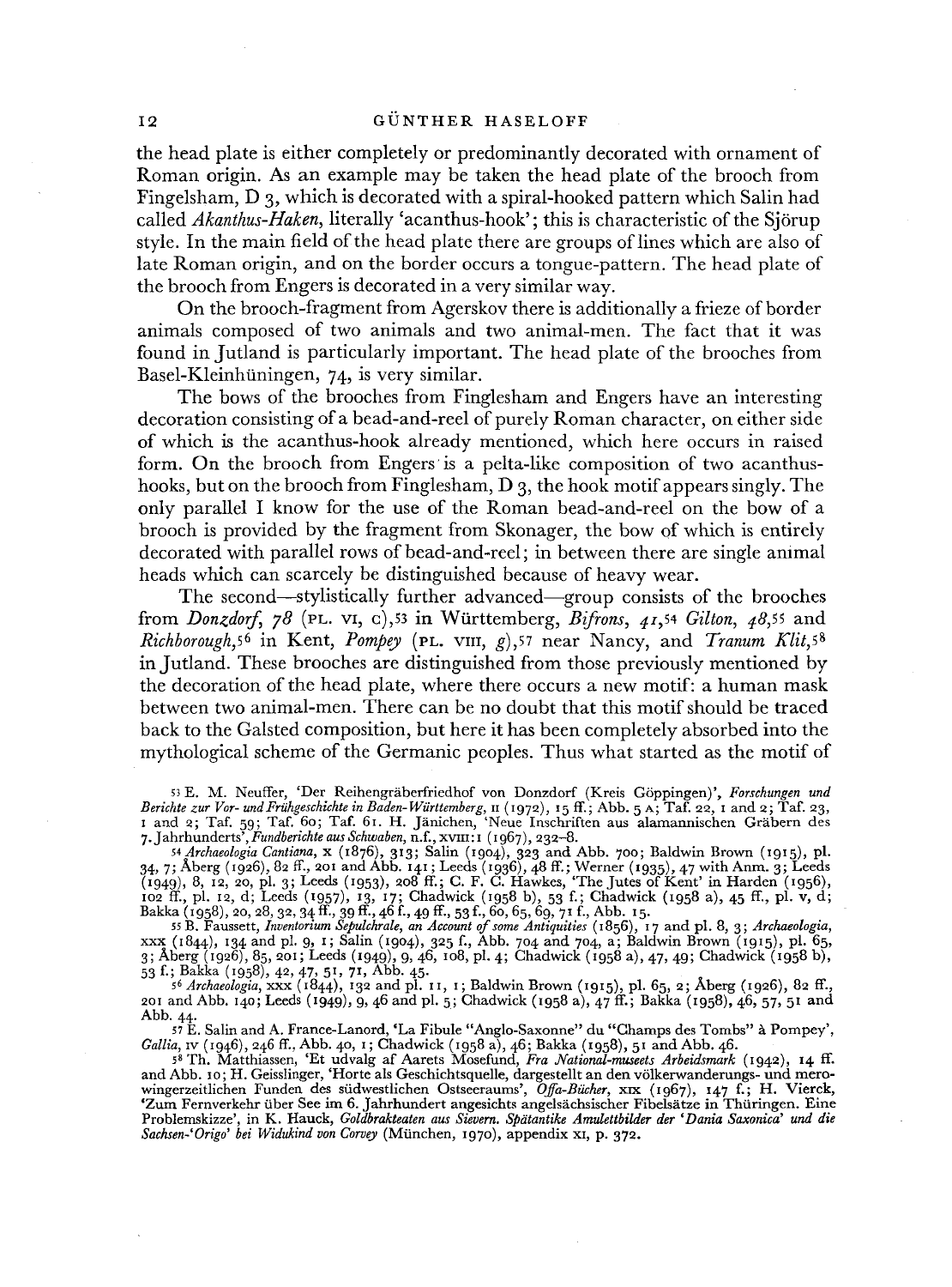Oceanus between the dolphins has now developed into a Germanic character between two animal-men, whose significance is unknown.

The foot plates of the brooches in both groups have a certain uniformity. In the middle is a central field, which is almost never decorated with animal motifs; Finglesham and Engers have here a palmette composition, while on the Donzdorf brooch the foot plate is decorated with filigree and garnet.

Another feature common to all brooches of the Scandinavian type is the socalled 'hanging animal heads'; those of the Jutland group of brooches have an unusual shape. Finglesham and Engers show erect animals which represent a further development of the Galsted animals. The brooches from Basel-Kleinhüningen, from the Martyrs' Field in Canterbury<sup>59</sup> and from Tveitane<sup>60</sup> in Norway have the so-called 'Vimose-head', Finally the brooches from Donzdorf, Gilton, 48, Richborough, Pompey and Tranum Klit have hanging human heads in profile. This last form is a unique one which to my knowledge is found nowhere else.

Of particular importance for the Jutlandic group of brooches and also for Style I are the animal shapes. On the Agerskov brooch may be seen one of the commonest types of the 'crouching border animal' in its classical form  $(PL, VI, c)$ , not to be found so typically on any other brooch: it is an animal, defined by a contour-line, crouching with both legs on the ground. Of particular importance is the curious form of the head, which in profile is difficult to understand. If one compares the animal heads seen in profile with those seen full face, it is not difficult to see that the heads of the crouching border animals are simply full-face heads which have been cut in half. One can readily recognize the hair or the mane, which either flows in a curve or is represented by straight lines. The eye also is clearly visible, represented as a round point or as a circle. Next to it is the cheek, which usually has the same form as the eye. On many heads there are two transverse lines between the eye and the nostril, which are a characteristic feature of early Style I. The contour-line which surrounds the head seen in profile is merely the line of the nose. In such profiles a tongue may be added.

Apart from such animals, which are characteristic of the Jutlandic group of brooches, it is the animal-men who playa dominant role. They are represented as crouching animal forms, but have a human head, seen in profile. These creatures are found on all the brooches in this group with the exception of those from Engers and Bifrons,  $41$ . The animal-men of the brooch from Finglesham, D<sub>3</sub>, have in addition a human hand with outstretched thumb.

#### CHRONOLOGY OF THE GROUP

This brief survey of some of the particular features of the Jutlandic brooches has shown, I think, that they belong together in a group, which must be considered as the earliest group of brooches in Style I. For their chronological position the evidence is slender, but four associated finds suggest that Basel-Kleinhuningen was buried probably in the first quarter of the 6th century, and Donzdorf in the second quarter. In my opinion the stylistically earlier brooches such as Finglesham,

<sup>59</sup> Chadwick (1958 a), 46, 49, 51, 53, 56 and pl. 5, a; Chadwick (1958 b), 52 ff., and pl. 10, a.<br>60 Bakka (1958), 38 f., 46 ff., 51, 61, and Abb. 34 and 41; Hougen (1967), Abb. 72.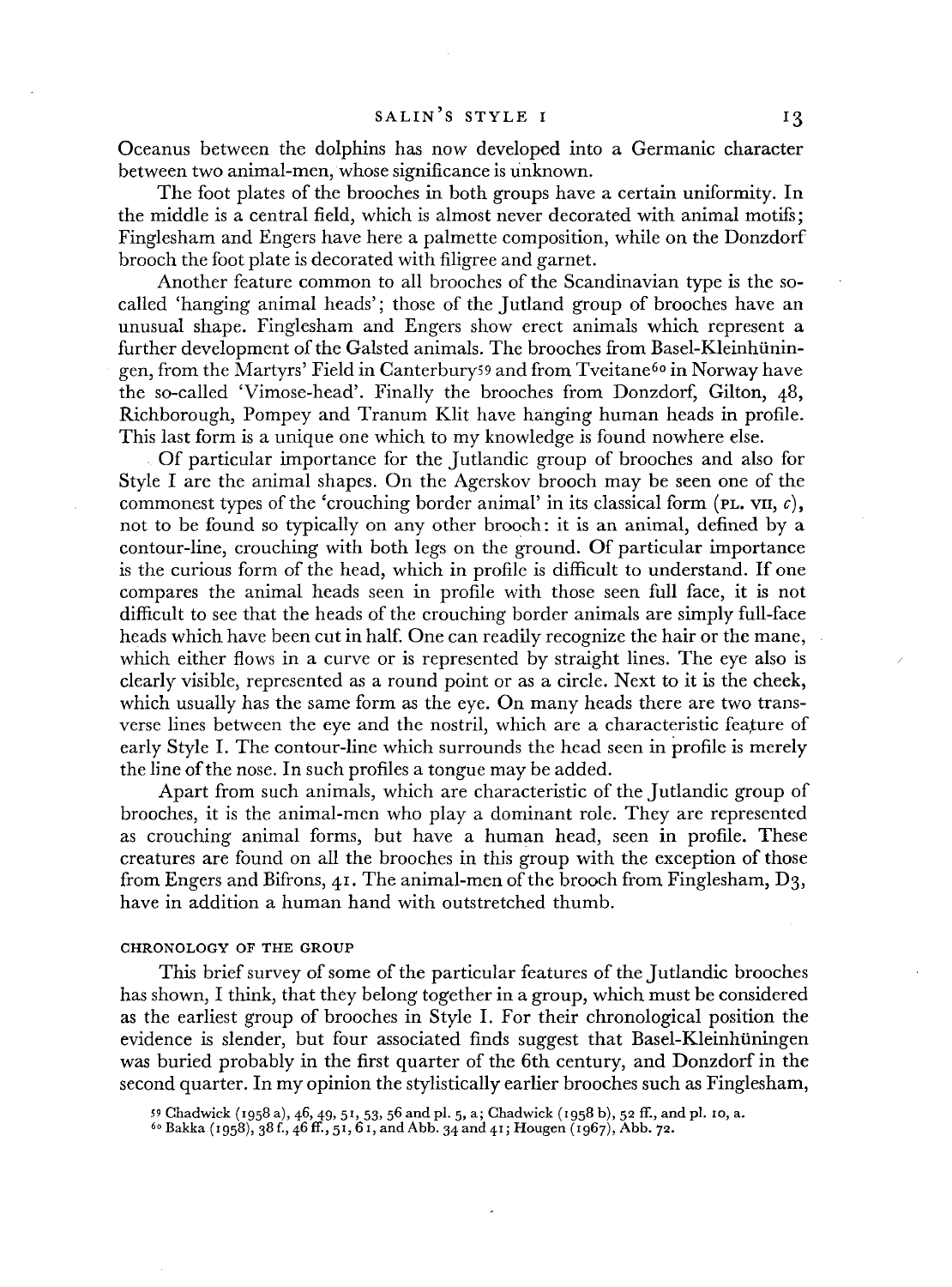Engers, Agerskov and Basel-Kleinhuningen date from the last two decades of the 5th century, that is to say between the years 480 and 500. The brooches of the more advanced group, with the motif of the mask between two animal-men on the head plate, might date from the first two decades of the 6th century, that is between the years 500 and 520. These dates, of course, are hypothetical and should serve only as a point ofreference, in order to establish their relationship on the one hand to the Nydam style and on the other to Style 1.

It is my opinion that the Nydam style<sup>61</sup> begins with the fall of the Roman Empire at the beginning of the 5th century, reaches its climax in the middle of the 5th century, around the year 450, and comes to an end around the year 475 with the beginning ofStyle 1. This date of *c.* 475, which represents the end of the Nydam style, is marked by the sudden disappearance of all sea creatures, which up till then dominated Scandinavian ornament, and represents the beginning of the Germanic interpretation of the animal world.

# THE PROVENANCE OF THE GROUP

The scarcity of finds in Denmark, where there are almost no grave-goods around this period, has obscured the picture of artistic development in southern Scandinavia. The few brooches or fragments that were considered above were found in sacrificial deposits together with bracteates. In England, on the contrary, the brooches were buried in graves, which is why Kent appears now to be richer than Jutland; and it is thus understandable that the brooches like Bifrons, 41, Finglesham, D 3, and Engers have been considered to be of Kentish provenance. Leeds<sup>62</sup> was the only person as early as 1953 to recognize that these brooches must have their home in Jutland. In the meantime a new pair of brooches has been discovered: that from Donzdorf, in Wurttemberg, One of the brooches has a Runic inscription on the back, which Jänichen<sup>63</sup> and Krause<sup>64</sup> have interpreted as being beyond doubt Scandinavian and definitely not Anglo-Saxon. Furthermore, Dr. Arrhenius has suggested<sup>65</sup> that the decoration of the pair of brooches with filigree and garnet has its closest parallel in Scandinavian jewellery: these reasons lend support to the view that this group of brooches originated in Jutland. Without a single grave-find there are already four examples ofthis group from Jutland, and it is quite possible that the brooches from Gilton, 48, and Richborough are Kentish imitations of imported Jutlandic brooches.

The distribution map of comparable types of pottery from Jutland and Kent, prepared by Dr. Myres<sup>66</sup> for his book on Anglo-Saxon pottery may be relevant to the routes by which the brooches travelled. It is true that this map appertains to the middle ofthe 5th century, but in it are to be seen the same relationships that occur one or two generations later when the Jutlandic brooches were exported to Kent

<sup>&</sup>lt;sup>61</sup> Voss (1954), 176 ff.; Bakka (1958), 5.<br><sup>62</sup> Leeds (1953), 208 ff.

<sup>&</sup>lt;sup>63</sup> Jänichen, *op. cit.* in note 53, 232 ff.<br>64 W. Krause, 'Zur Runeninschrift von Donzdorf', in G. Haseloff, 'Die germanische Tierornamentik<br>64 W. Krause, 'Zur Runeninschrift von Donzdorf', in G. Haseloff, 'Die germanis